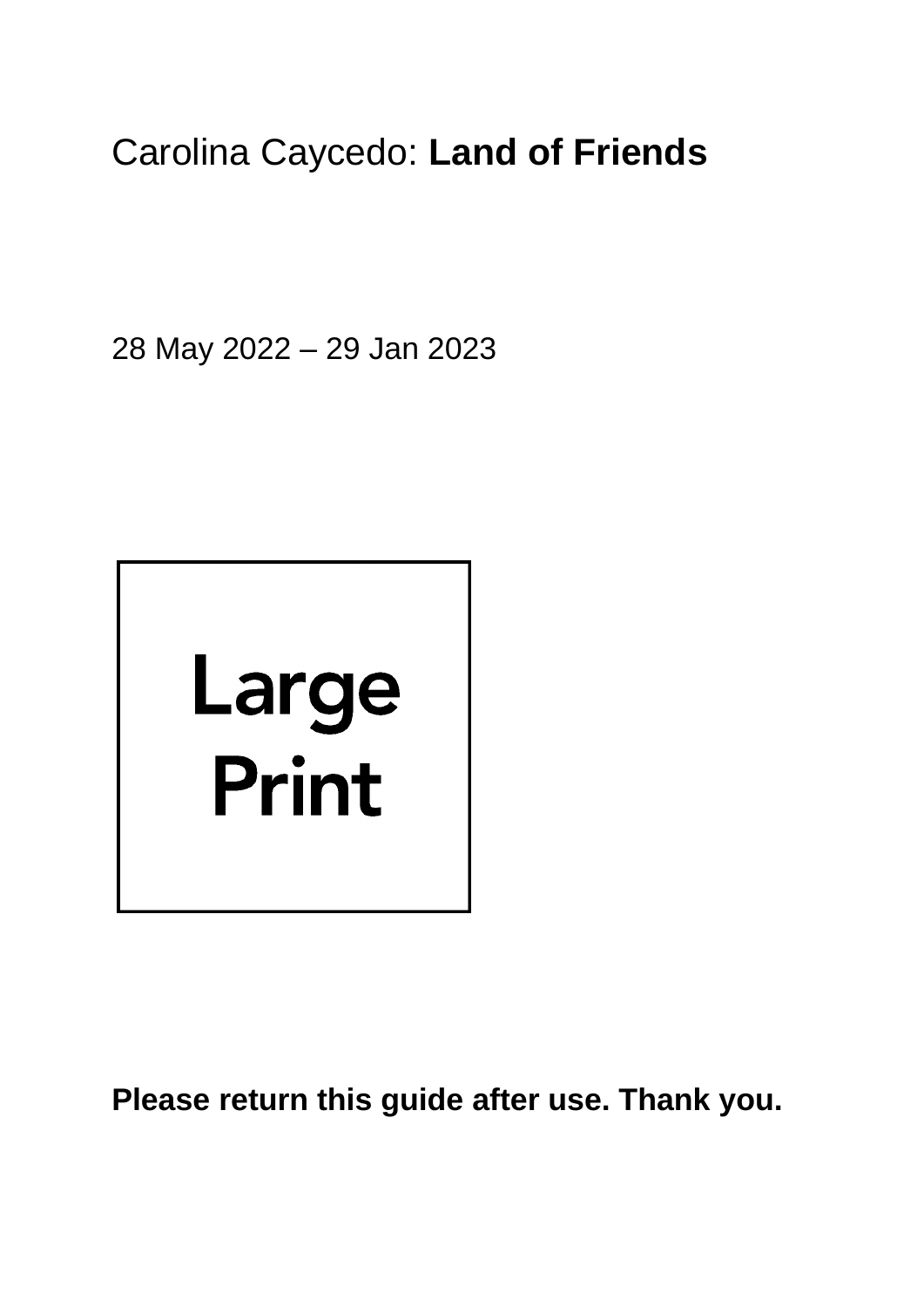Carolina Caycedo makes work that considers people and nature's social and political agency, whilst addressing environmental justice and cultural and environmental biodiversity. Working with video, performance, sculpture, installation and drawing, Caycedo's work features studio practice and fieldwork with communities impacted by large-scale infrastructure and other extraction projects.

Movement, displacement, connection, language and exchange are key themes in her work, which she approaches through a strong commitment to feminist principles and a deeply ethical engagement with the world. Caycedo embraces decolonial ideas and Indigenous cosmologies and proposes counter-narratives to extractivist, colonial and patriarchal approaches that bring destruction, violence and inequalities to our world.

**Land of Friends** is Caycedo's first survey exhibition in Europe. It is also a kind of homecoming for the artist, who was born in London to Colombian parents. Her family left London a few years later, but Caycedo came back to live there as a young adult before moving to Puerto Rico and later to Los Angeles, where she is based today. The title of the exhibition refers to the meaning of Yuma, the ancestral name of Colombia's Magdalena River. It is also borrowed from the title of one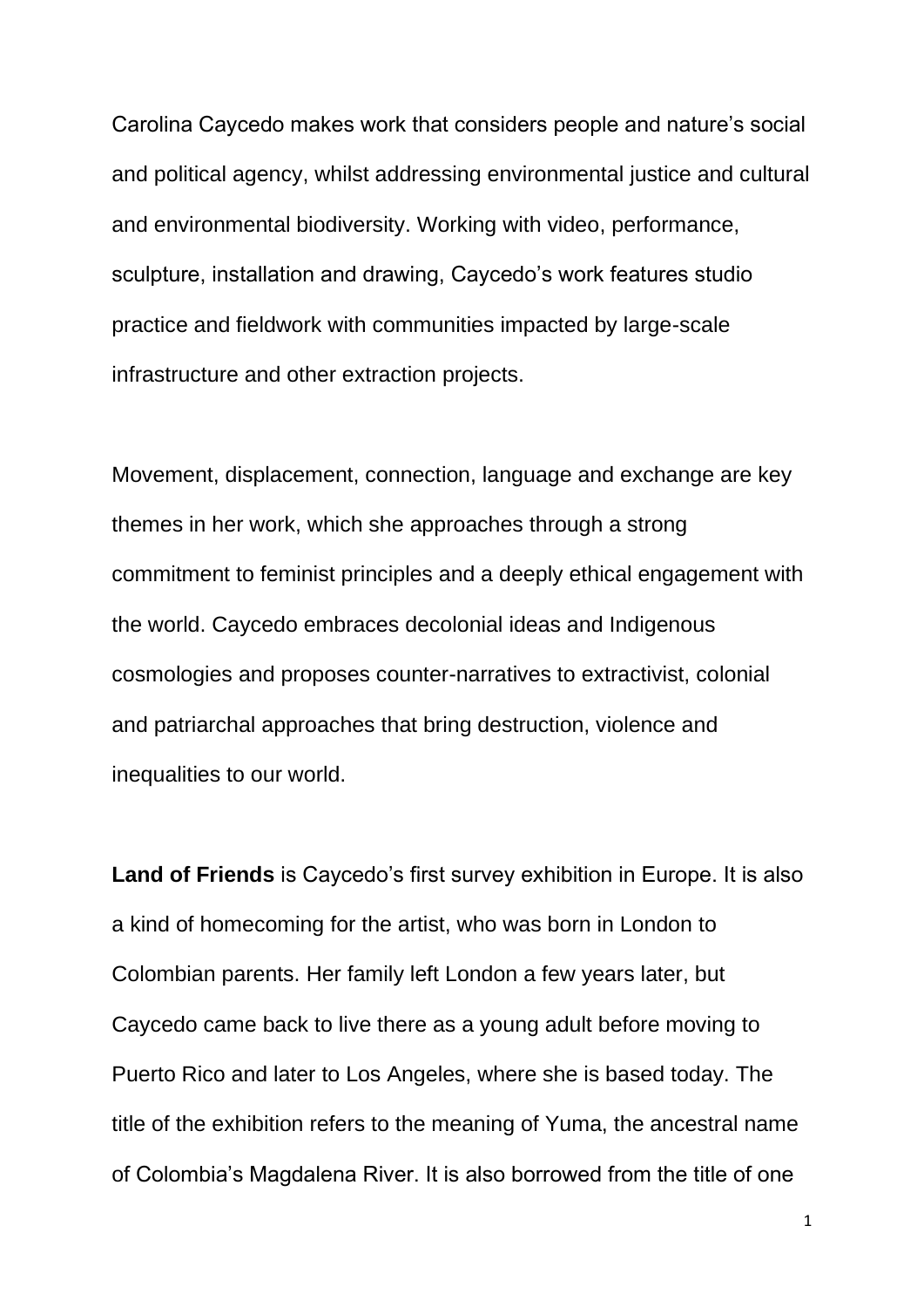of Caycedo's works, **YUMA, or the Land of Friends** (2014), which is included in the exhibition. **Land of Friends** proposes the exhibition as a space of encounter, between the works and visitors, but also between contexts from across the world, reminding us that rivers are the veins of the planet – living entities that connect communities and ecosystems.

The Yuma River is central to Caycedo's life and work. It is one of Colombia's major waterways, which was renamed Magdalena in 1501 by the Spanish during their colonisation of the Americas. Until then, the river was called Yuma, named by the Muisca peoples several centuries earlier – a name still used by local inhabitants. Yuma became the starting point for Caycedo's long-term project **Be Dammed** 

**(Represa/Repressión)** (2012–ongoing), which takes multiple forms and examines the environmental and social impact of dam projects, whilst highlighting the right of self-determination of people and rivers as sovereign beings. **Be Dammed** includes workshops and collective actions, which she refers to as 'geochoreographies', installations and large-scale photographic portraits of rivers, river drawings and an artist's book titled **Serpent River Book** (2017). Through **Be Dammed**, Caycedo counters dominant ideologies and narratives from multinationals and governments that promote and implement extractivist projects, which have a destructive effect on local ecosystems. Each work grows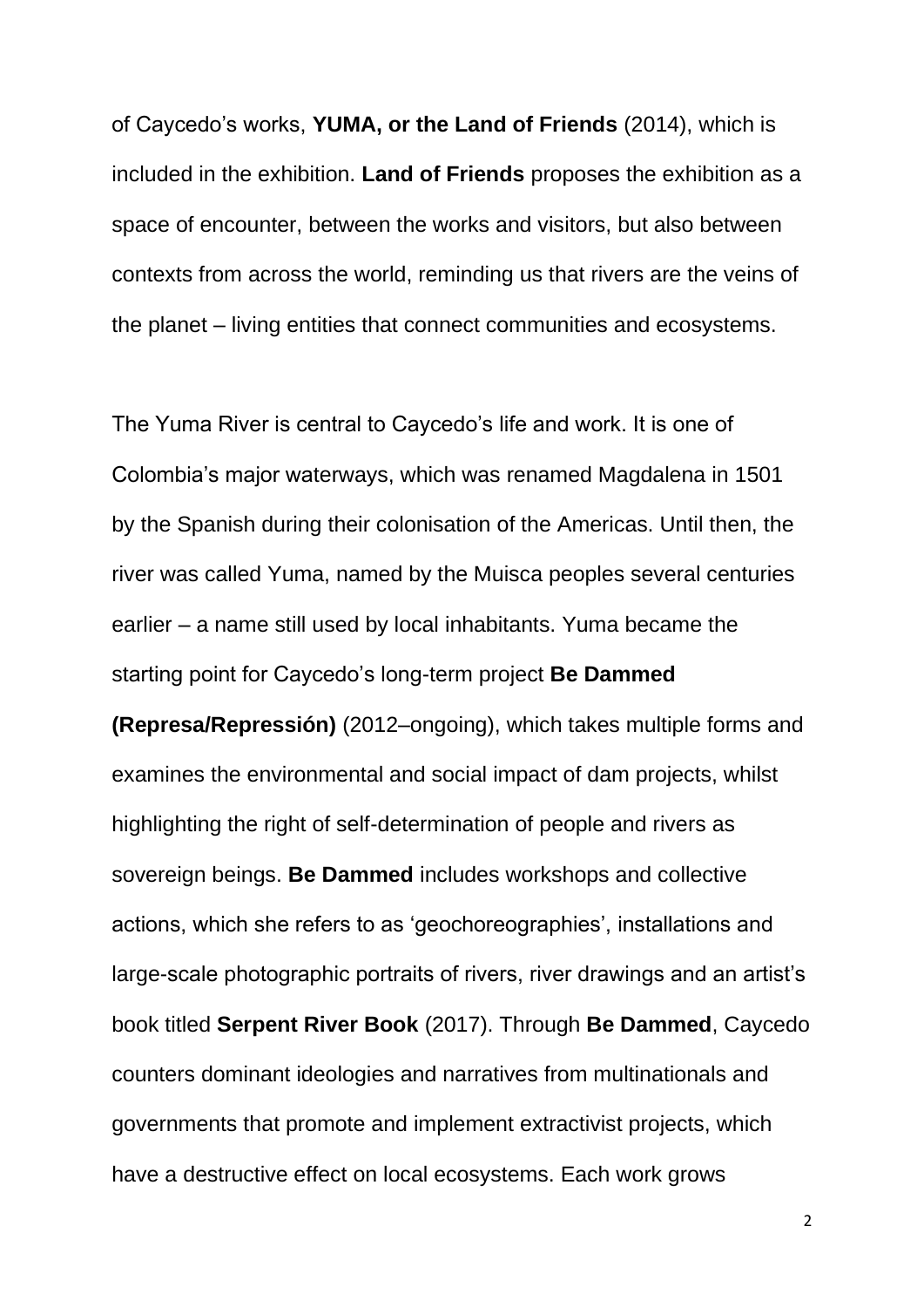organically out of what the artist refers to as 'spiritual fieldwork' – field research that connects with local territories in depth through long-term relationships with riverine communities adversely affected by the privatisation of waterways.

As objects of connection between people and bodies of water, traditional cast fishing nets are central characters in Caycedo's work. They first appeared in her two-channel video essay **Spaniards Named Her Magdalena, But Natives Call Her Yuma** (2013), thrown by traditional fishermen and women. They also became key elements in performances such as **Atarraya** (2015) and **Geocoregrafías** (2014) in which the body is used as a political tool and the fishing net as a visual symbol of resistance. For Caycedo, a 'geochoreography' is an everyday gesture that is intrinsic to a specific geography, repetitively performed in relation to the immediate environment, such as casting a net or washing gold in the riverbank. Caycedo first used fishing nets in sculptural form in 2015 in three works, **Yuma, Yaqui**, and **Elwha**, which embodied three rivers in the Americas at different stages of privatisation or restoration. This shift towards sculptural work led the artist to develop a series of hanging sculptures made with traditional fishing nets titled **Cosmotarrayas**, of which the large-scale installation **Plomo y Brea** (2018) is presented here. The artist often dyes each work, and attaches various symbolic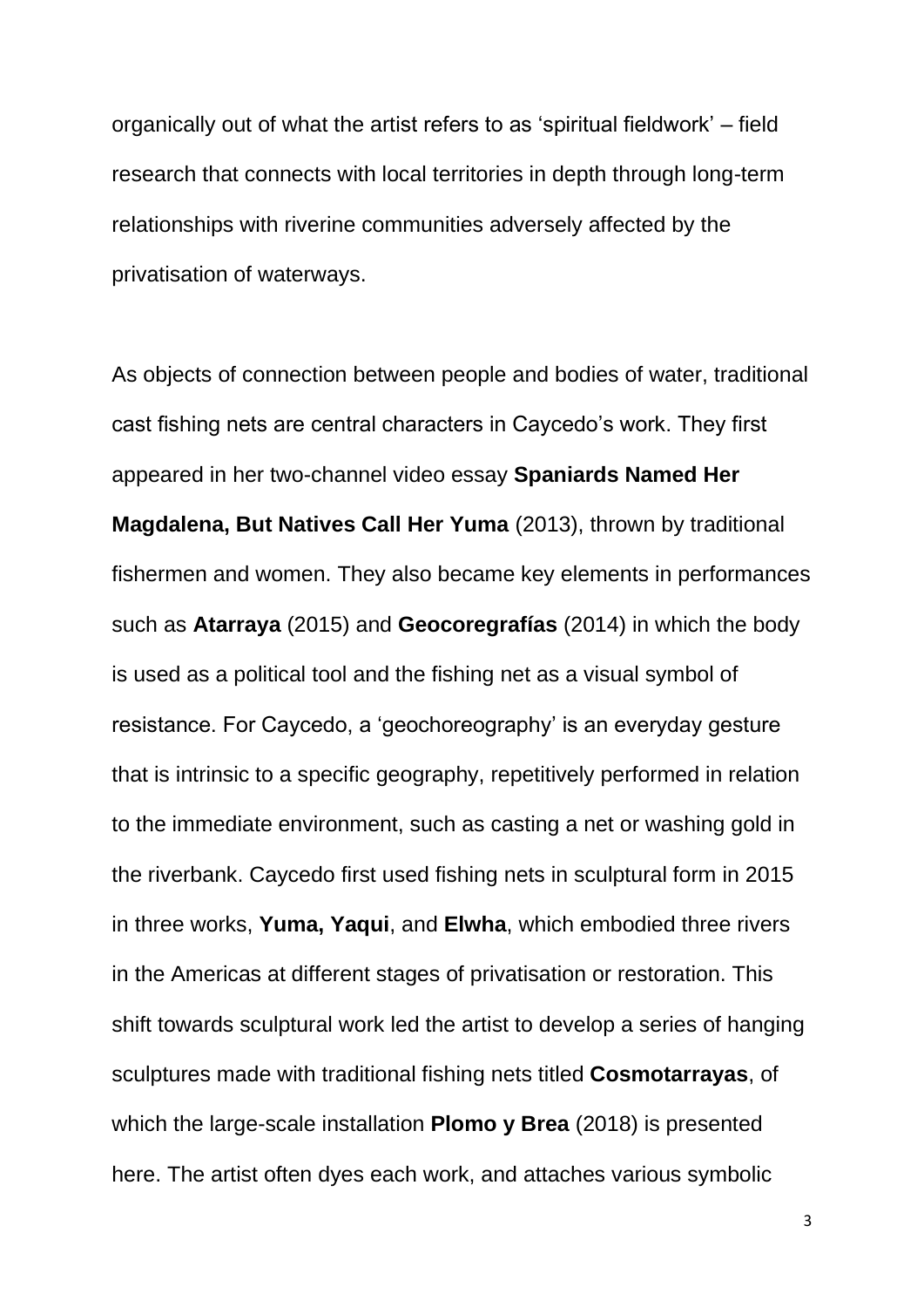objects collected during field research. Each **Cosmotarraya** is linked to specific people, rivers, traditions, and cultures. Caycedo conceives them as symbolic objects that cast visual spells and embody the resistance of riverine communities against corporations and governments who seek to privatise bodies of water.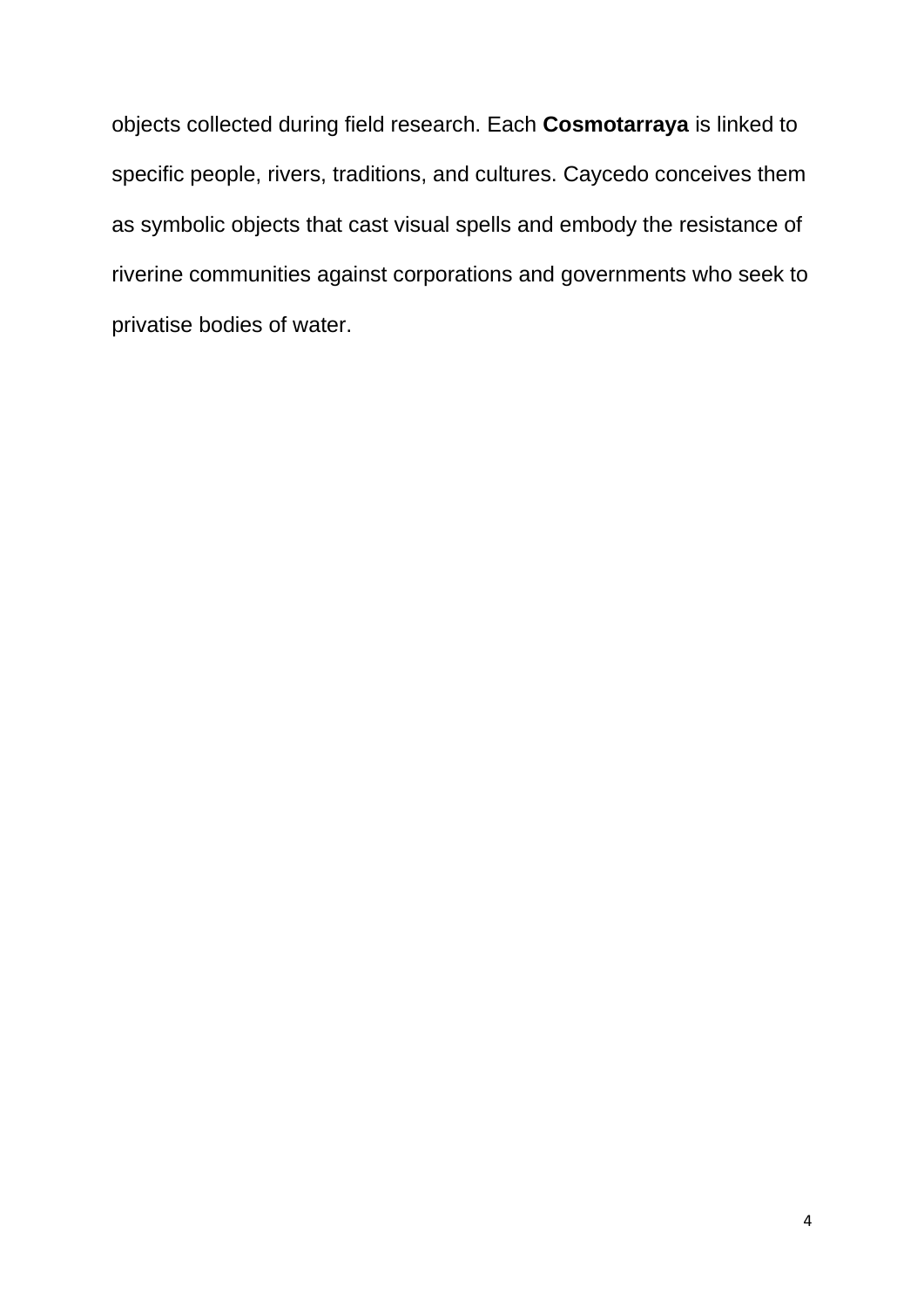

# 01 **Serpent River Book**, 2019

72 page accordion fold, offset, printed canvas hardcover, elastic band

- 02 Water Portraits Series, 2016-ongoing
- a. **Wanaawna**, 2019

Photograph printed on cotton canvas

# b. **Wanaawna Meets Salty Waters**, 2019 Photograph printed on

cotton silk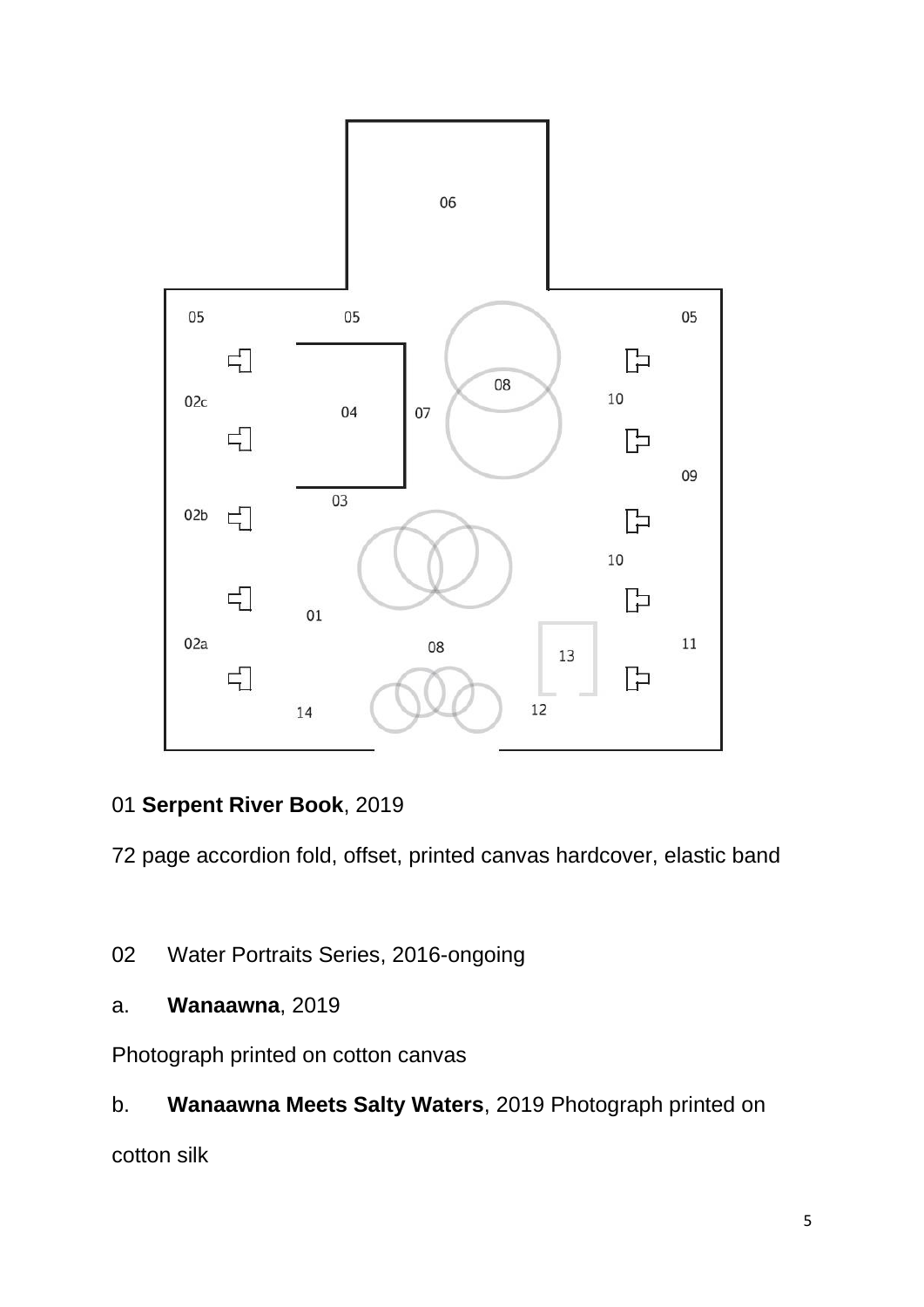#### c. **San Gabriel**, 2019

Photograph printed on cotton canvas

#### 03 **YUMA, or the Land of Friends,** 2014

Digital print on acrylic. Courtesy the artist, Commonwealth and Council, Los Angeles and lnstituto de Vision, Bogota

#### 04 **Spaniards Named Her Magdalena, But Natives Call Her Yuma,**

2013

Two-channel HD video installation, 26:06 min. Courtesy the artist,

Commonwealth and Council, Los Angeles, and lnstituto de Vision,

Bogota

- 05 River Drawings Series, 2016-ongoing All marker on Canson paper
- a. **Yuma**, 2016
- b. **Yaqui**, 2016
- c. **Elwha**, 2016
- d. **Watu**, 2016
- e. **lguacu**, 2016

Both Collection of Musee d'art contemporain de la Haute-Vienne

Chateau de Rochechouart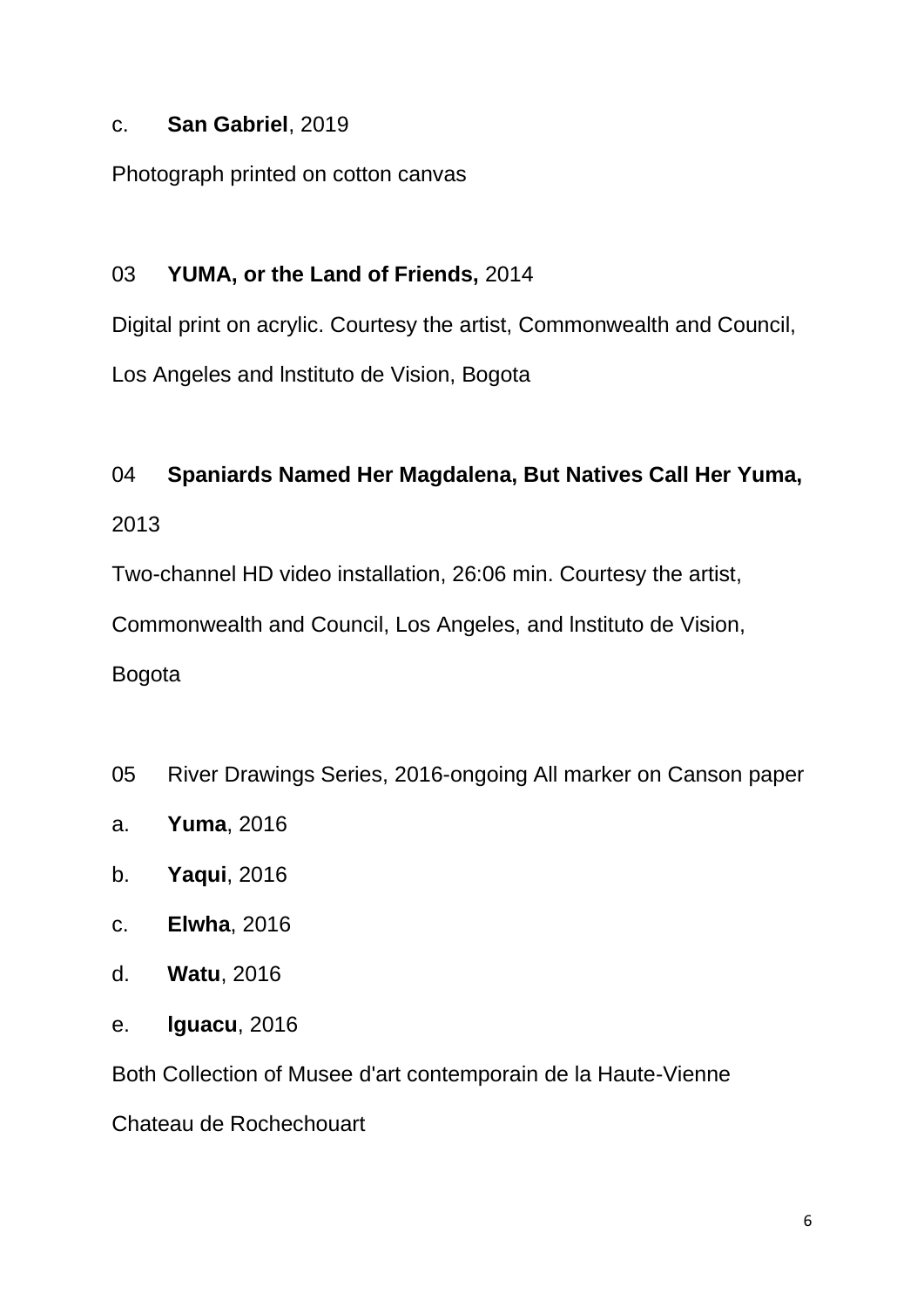#### f. **Pisisbaiya**, 2017

### g. **Ume - Vindel**, 2018

Both courtesy the artist and Commonwealth and Council, Los Angeles, **California** 

### 06 **Patron Mono**, 2018

Three-channel HD video with sound, 4:32 min. Courtesy the artist, Commonwealth and Council, Los Angeles and lnstituto de Vision, Bogota

# 07 **Tyne Catchment**, 2022

Color pencil on paper. Courtesy the artist and Commonwealth and Council, Los Angeles

# 08 **Plomo y Brea (Lead and Tar),** 2018

Nine artisanal fishing nets, hemp, nylon, lead, steel, tar, fabric dye. Collection of Banco de la Republica, Colombia

# 09 **My Feminine Lineage of Environmental Struggle-Expansion 1**,

2019. Printed cotton canvas. Courtesy the artist and Commonwealth and Council, Los Angeles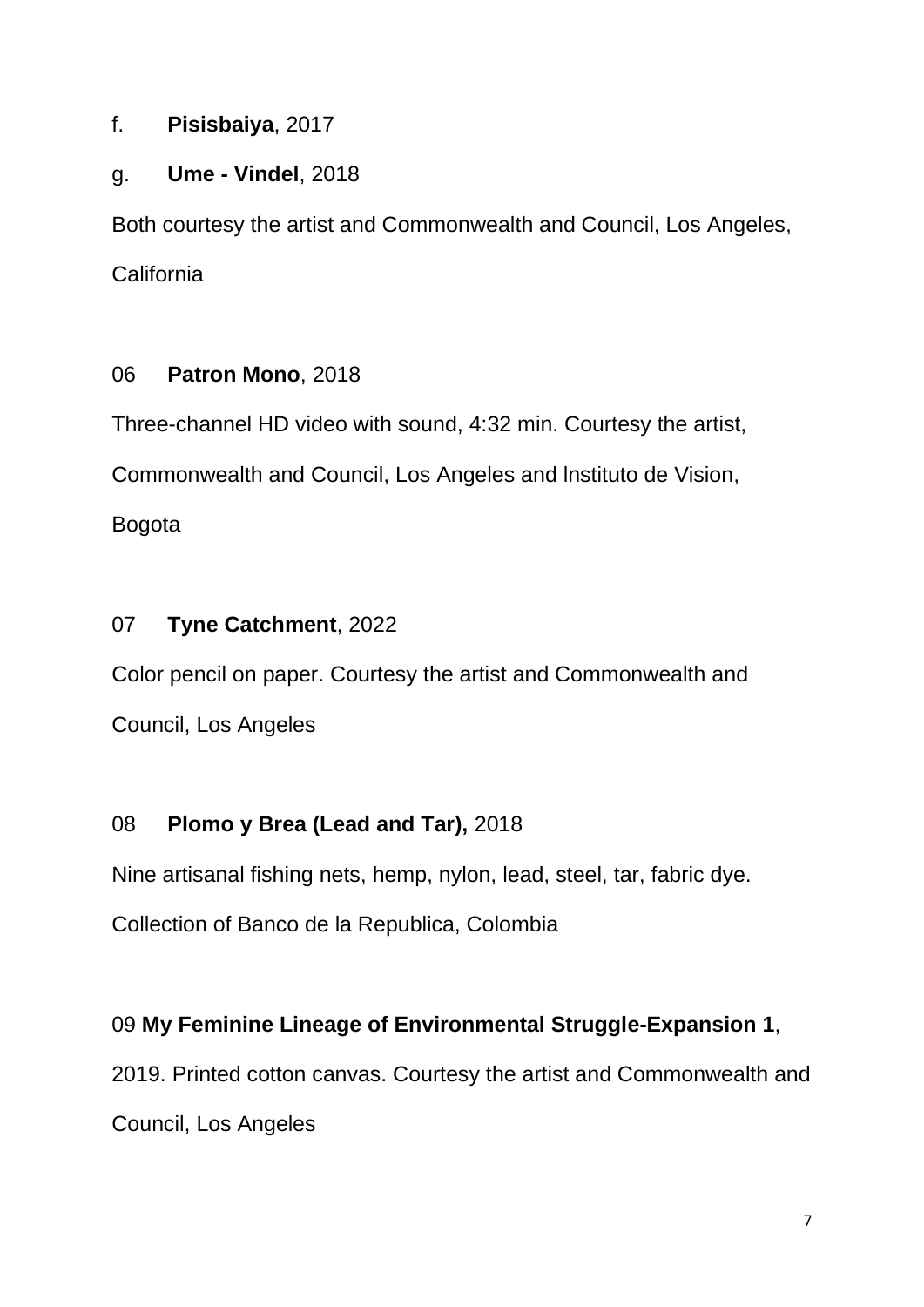10 Women's Banner Group, **Durham Gala Banner**, 2017-18 Textile. Courtesy Women's Banner Group

#### 11 **Not in My Name**, 2017

Video, 20:50 min. Courtesy the artist, Commonwealth and Council, Los Angeles and lnstituto de Vision, Bogota

# 12 **Caminemos Juntas (Let's Walk Together)** 2010

Tent and metal structure. Collection of Museo de Arte Contemporaneo de Castilla y Leon and the citizens of the city of Leon

13 Amber Films, **Of Whole Heart Cometh Hope**, 2018 Video, 42 min. Courtesy Amber Films

14 **Museo de la Calle (Street Museum)**, 1998/2022

Donated handmade objects. Courtesy the artist and

Colectivo Cambalache

All works courtesy the artist unless otherwise stated.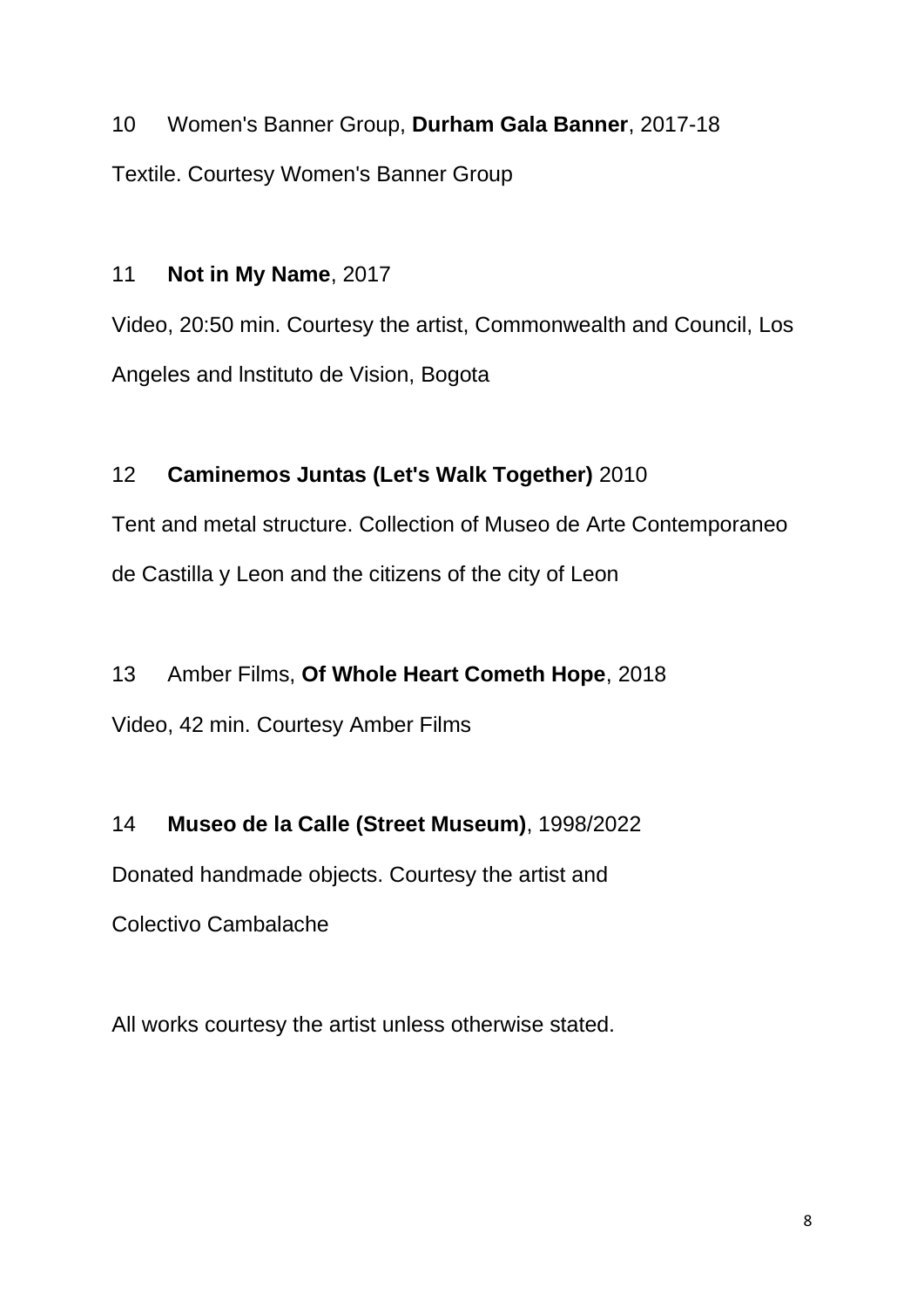A range of works in the exhibition explore resistance and the forms it can take – a important theme in the artists practice. Banners are key tools of protest, which Caycedo has adopted in her own work. Her banner **My Feminine Lineage of Environmental Struggle-Expansion 1** (2019) invokes the voices of over 150 women environmental defenders from around the world. It is part of an ongoing series of portraits titled **Genealogy of Struggle** (2017–ongoing), which seeks to construct a visual history of environmental activism as a teaching tool.

Caycedo was keen to connect the exhibition to the UK context and her video **Not in My Name** (2017) takes us back to February 2003, when the largest protest against the war in Iraq was held across the world. The artist filmed the London protest, showing the wide range of slogans and banners used by protesters. A banner created by The Women's Banner Group for the Durham Miners Gala in July 2018 is included in the exhibition to connect worldwide resistance histories with local feminist narratives and initiatives. This same banner is represented in Caycedo's work **Tyne Catchment** (2022), a new commission specially made for the exhibition. It presents multiple perspectives and reference points of the River Tyne across the years. These include vignettes of current sites, ecosystems, historical events, and mythological tales. The work notably features the region's historic bridges and industrial past, political